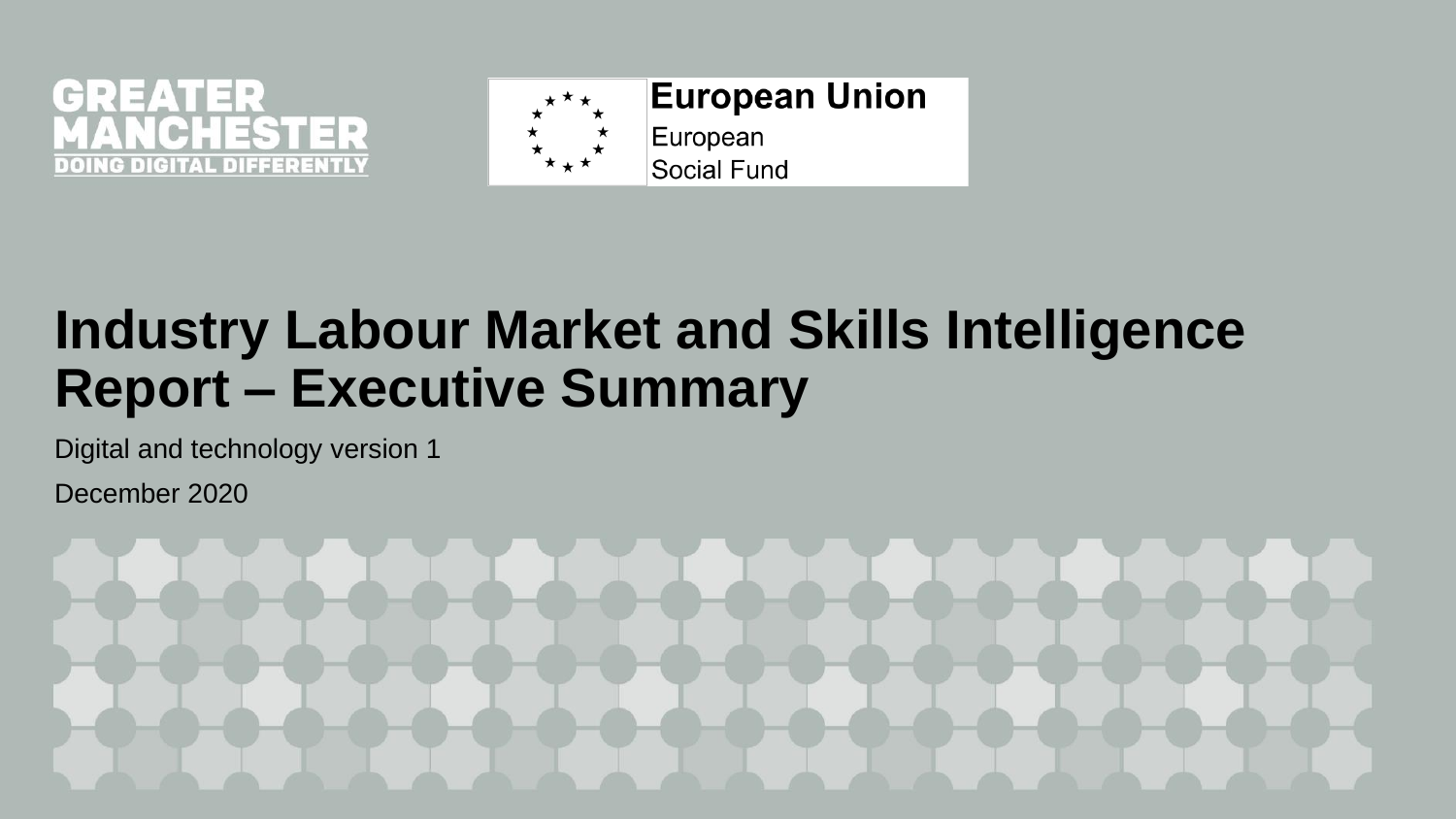## **Purpose of the report**

- > This report provides an employer led and current understanding of skills and talent needs across our digital & technology industry in Greater Manchester (GM). The intelligence has been gathered from a large variety of sources including: discussions with employers of all sizes, existing employer networks and organisations who work with employers including but not exclusive of; Manchester Digital, MIDAS, Growth Company, and Local Authorities. Thank you to everyone who has contributed to this work, we hope you will continue to be involved in future talent development activity related to digital skills.
- > This intelligence is an accurate reflection of the labour market and wider skills landscape at the time it was published. It is a continuous piece of work which will iterate as the digital economy evolves and intelligence gathering, and dissemination is ongoing. The pandemic continues to shift the economy as well as digital transformation developing at a fast pace and GMCA understand the need to regularly update this intelligence accordingly.
- > For the initial version of the report it was important to clarify the digital skills landscape in GM from an employer's perspective and begin to better understand occupational pathways and progression in areas where employers report the greatest demand. There will be areas which need further exploration such as creative and good practice related specifically to in work progression.
- > **[The full report can be found here: www.greatermanchster-ca.gov.uk/what we do/work-and-skills/skills-for](http://www.greatermanchster-ca.gov.uk/what%20we%20do/work-and-skills/skills-for-growth/)growth/**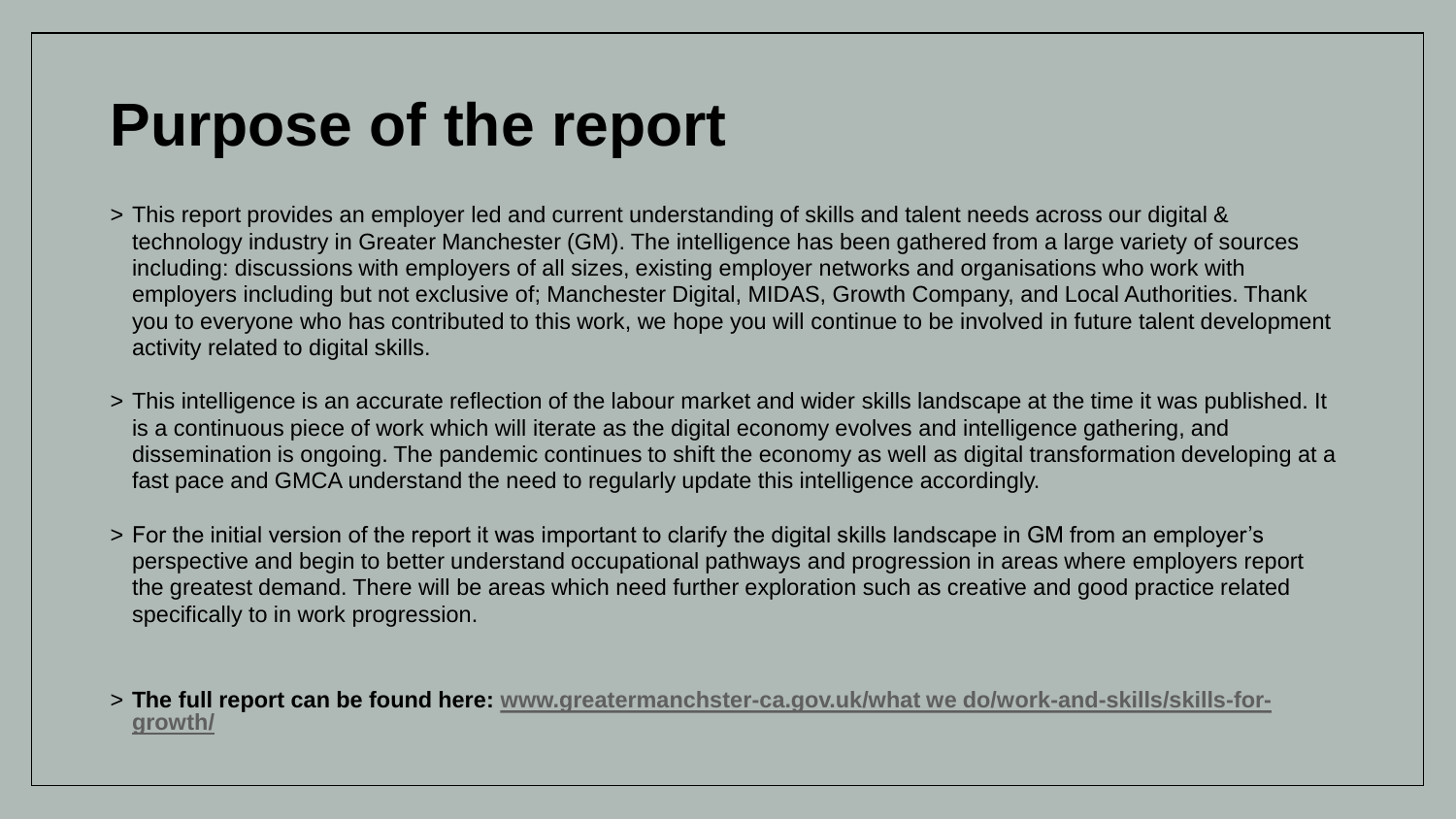### **1. For some areas of the digital industry it may not always be helpful or possible to try and present clear progression pathways to a specific job role**

A key theme that emerged was that for some areas of the digital industry there are clear occupational routes into and to progress through the industry.

However, in other areas of the industry progression pathways and specific roles are not clear and employers struggle to articulate specific preferred routes, instead preferring candidates to be able to demonstrate a core set of technical skills, competencies and wider soft skills and mindsets regardless of formal qualifications

This has come about for several reasons. In some areas of digital such as cyber security and information security there is a lack of professionalisation of roles partly because they have and continue to emerge and change so quickly. This has led to no formal progression route and vast differences in role titles and job descriptions

Other areas of digital are responding to fast-developing technologies such as areas of big data and cloud. These challenges added to the high level of industry specific and technical understanding required by skills providers to translate what employers need make aligning curriculums and narrating the opportunities for learners in these sectors difficult. Skills providers need to be supported to work with industry.

**1. Not always clear progression pathways**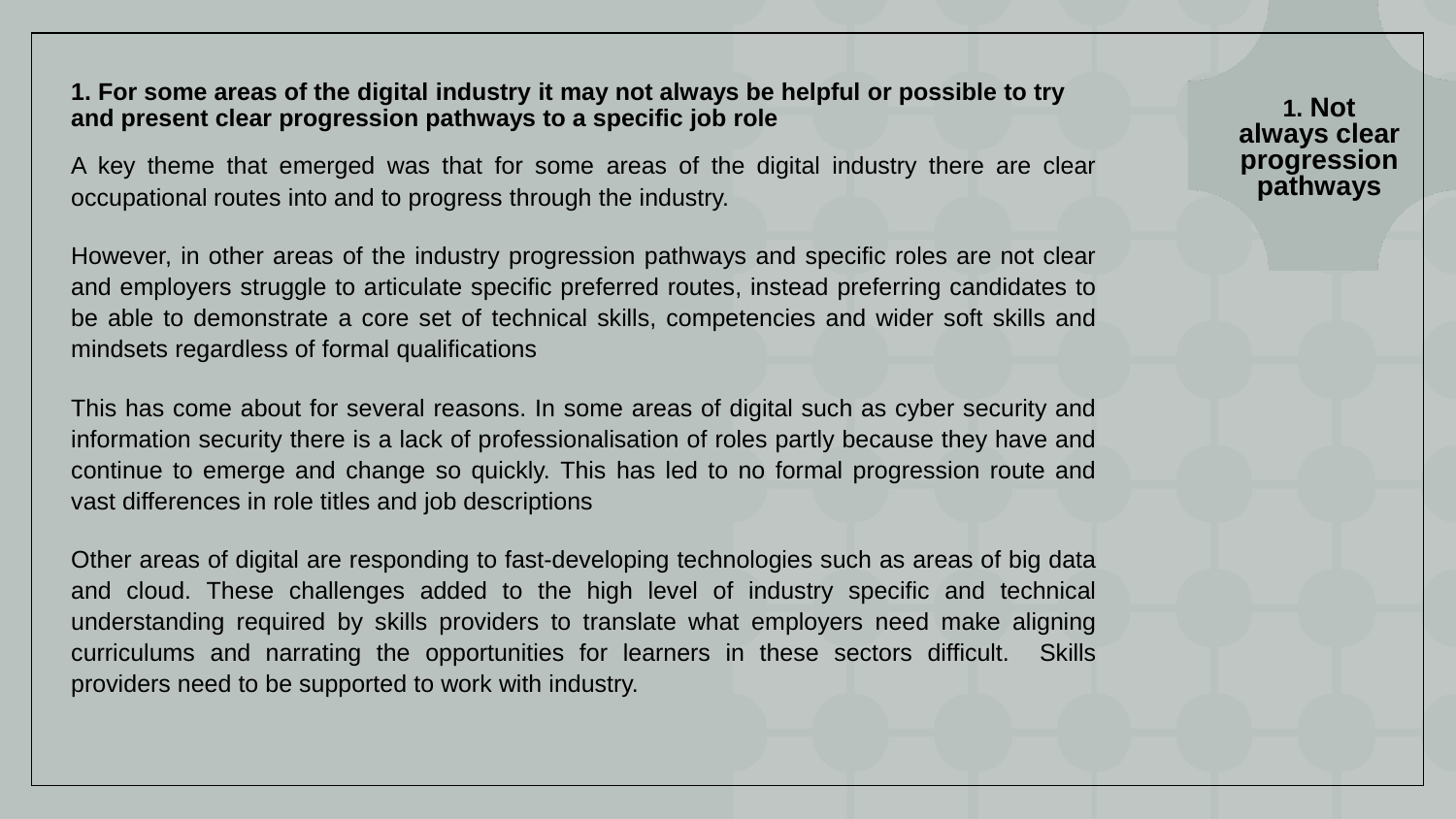For individuals of all ages and from all backgrounds whether they are looking to enter the industry for the first time in their career there is the need to translate this complex industry and support to navigate the best entry and progression routes for them. This report recommends using individual stories of those working in the sector to bring to life the different entry routes into the sector, something that has worked well in the recent Switch to Digital event aimed at individuals wanting a career into digital.

There is also a need for longer term support for those actively looking for routes in to help navigate the opportunities and present their skills and competencies in the way employers are asking for. There is a big opportunity for agencies such as Job Centre Plus and National Careers Service to upskill their advisors to help individuals navigate their way into the industry. There is also a role for mentoring, helping individuals access industry professionals and this should be better embedded into and used to enhance training and upskilling programmes.

Whilst the ambiguity around progression routes creates challenges, it should also be an opportunity to support individuals who's educational and employment background is less traditional. There is a real opportunity for employers and individuals to maximise on the flexibility created by different entry routes and create diversity and social mobility.

**1. Not always clear progression pathways**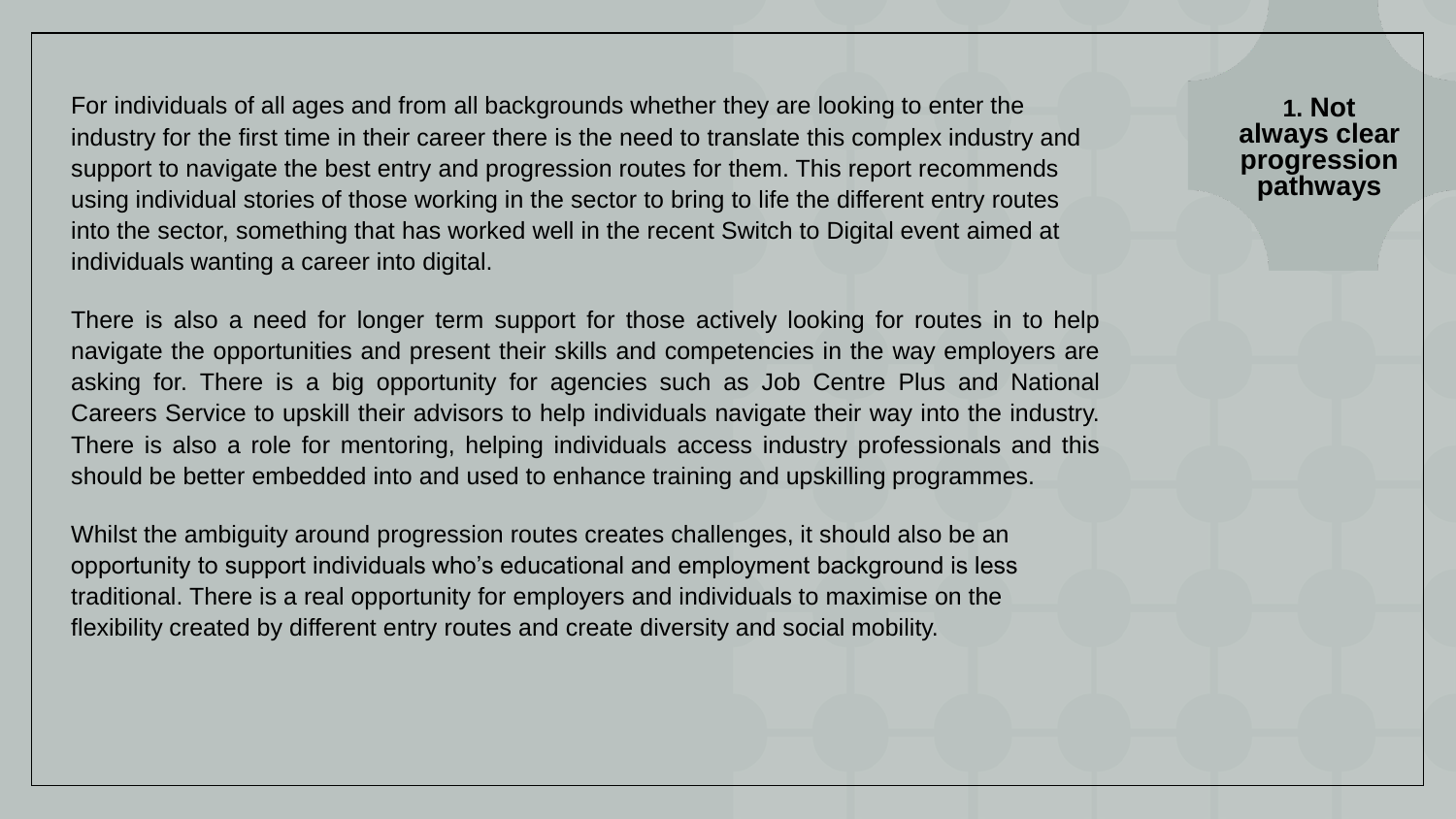## **2. Rather than what jobs it is sometimes better to understand the technical skills, competencies, soft skills attributes, and mindsets employers require at different levels of digital roles**

If employers in certain parts of the digital industry are advising us not to simplify job titles and progression pathways where they don't exist, there needs to be another way to help individuals to navigate and narrate the sector in GM? This report starts to unpick the different routes into digital but also the specific skills, competencies and mindsets employers need and how these may be different as individuals progress from entry level to mid and senior level roles within the sector.

This report has worked with employers in GM's digital industry to group digital roles so that we can start to define how the occupational areas are different but also the opportunities to develop a successful career across different areas focusing on continually developing the technical and soft skills required to progress.

Anecdotally employers have often attributed failure of some bootcamp and short course type training down to the inability to successfully assess for competencies of individuals leading to inability to attract the right type of talent in the first place or individuals leaving with an inflated view of their earning power and the level of roles they are trained to apply for.

The Industry Labour Market and Skills Intelligence Report will highlight good practice where assessment of competencies and mindsets has been high quality and recommend that wider upskilling and training programmes adopt similar practice.

# **2. Importance of softer skills and mindsets**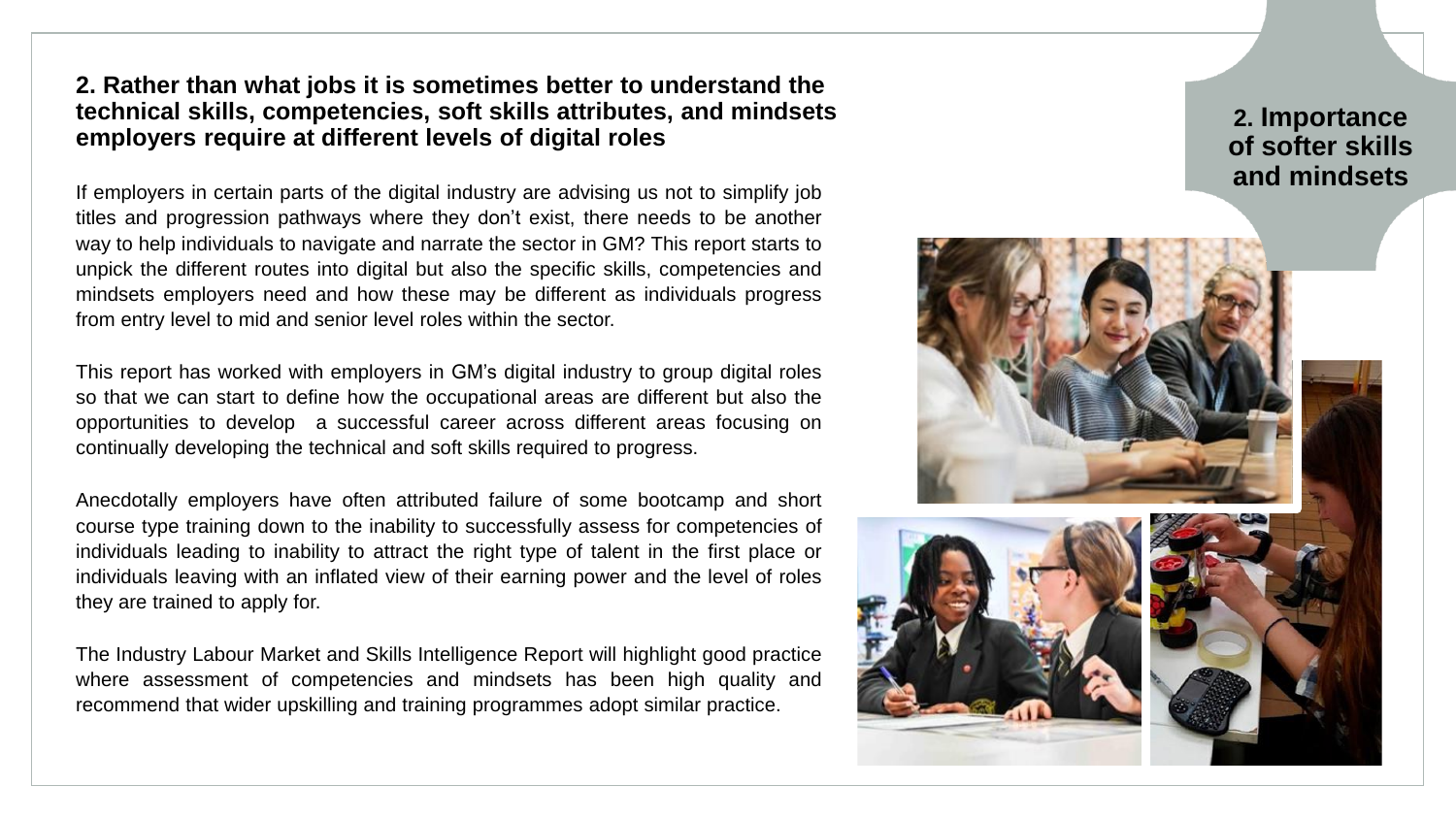#### **3. There is a strong desire by employers to increase diversity within their workforces**

Almost all employers we spoke to have a priority to increase diversity within their workforce and that related to diversity in every sense in terms of background, gender, race, mindsets, age, ability and route into the industry. They strongly recognise the benefits that diverse teams bring to all aspects of their business.

However, there are some parts of the industry where work culture promotes long hours and pressured conditions causing high levels of stress. In conversations with employers this point was made about areas of cyber and specifically at senior level roles where there are talent shortages causing pinch points. Manchester Digital's skills audit in 2020 reported 18% of individual respondents identifying as having anxiety or mood/emotional disorder. A recent report into Diversity and inclusion in cyber showed 9% of their respondents are considering leaving their employer or the industry due to diversity and inclusion issues.

There is the risk in GM that if these issues are not tackled the industry will miss out on talent entering and progressing within the industry.

[Manchester Digital Skills Audit,](https://www.manchesterdigital.com/post/manchester-digital/skills-audit-2020) 2020

[NCSC Diversity and Inclusion in Cyber Security Report](https://www.ncsc.gov.uk/report/diversity-and-inclusion-in-cyber-security-report),2020

**3. Desire to increase diversity**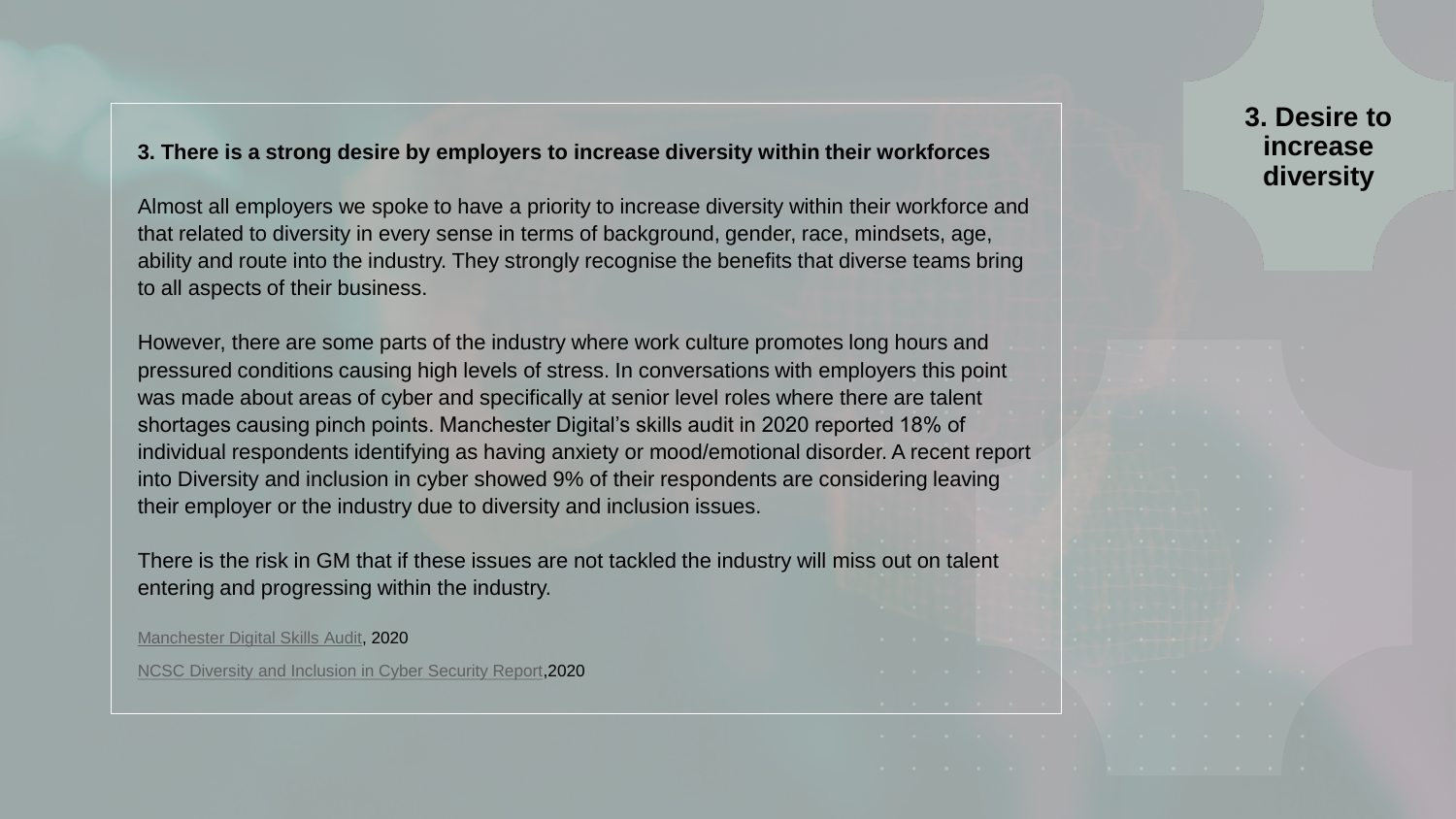There are many examples in GM of good inclusive work practices in the digital industry related to recruitment, holistic training support and workplace practices, There is a real opportunity for the industry to use these examples of good practice so that they become more mainstream, as well as join them together to ensure where there is inclusive recruitment there are also work practices in place to support different groups to thrive within employment and talent is not lost because workplace culture does not support their wider needs or they feel like they don't belong on the company.

Businesses need support to recognise and embed inclusive practices in all areas of their business and understand that there are no quick wins to achieving a thriving diverse workforce overnight. Rather there needs to be recognition that culture and behaviour change happens slowly and involves everyone and may change the way their business functions.

## **3. Desire to increase diversity**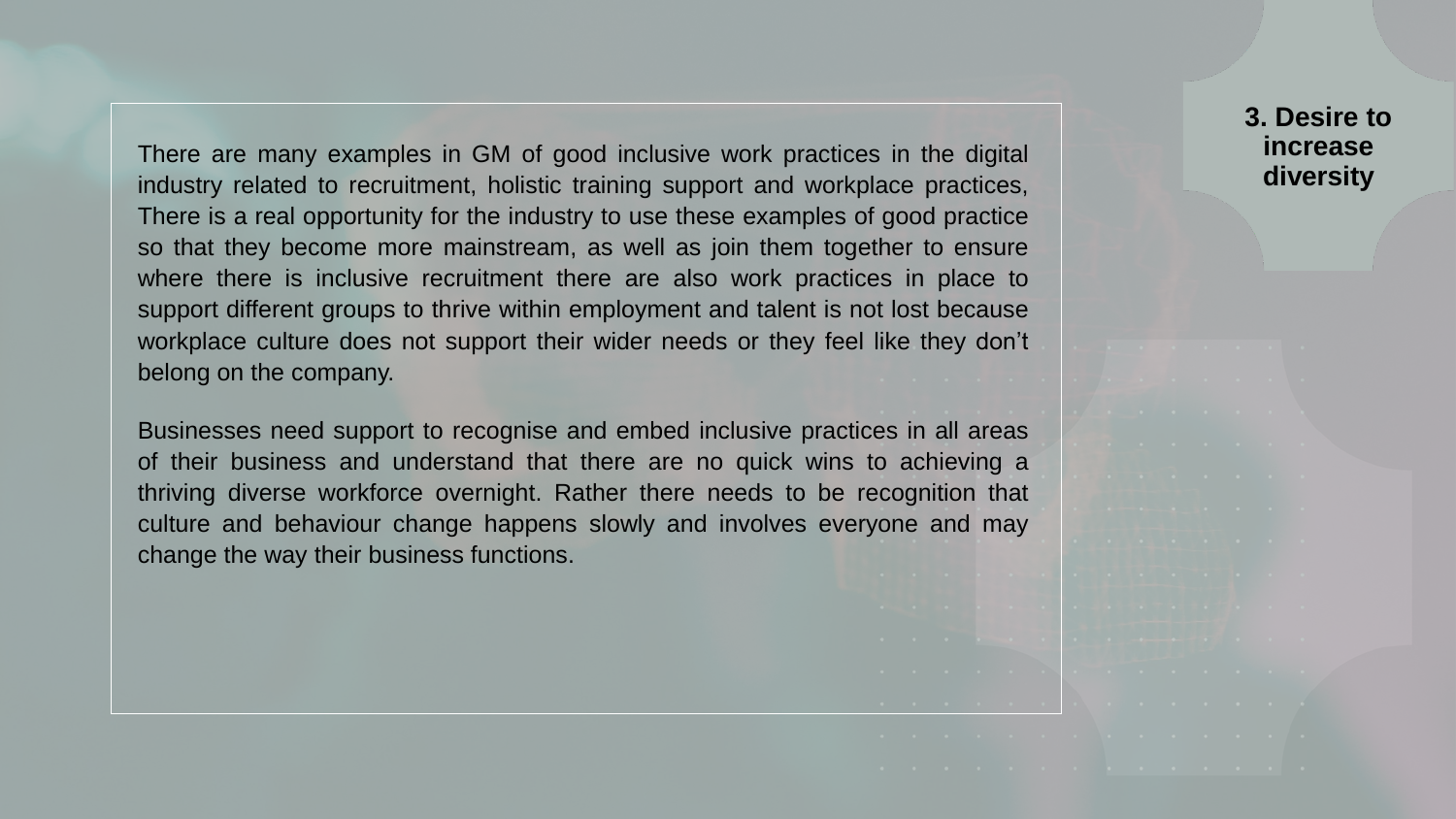#### **4. COVID has been a catalyst for digital transformation across all sectors in GM; driving increased demand for digital skills**

All sectors and sizes of businesses have been affected by the accelerated digital transformation caused by the pandemic. The types of skills needed are wide ranging and include:

- > High level technical skills needed within existing IT teams in businesses especially around areas such as cyber, data analysis and software development
- > Digital specific leadership and management especially around the more pastoral and wellbeing support and management of team remotely
- > Digital skills for non-technical staff in businesses including albeit at a lower technical level than within digital specific roles; data analysis, cyber, user experience and digital marketing skills

These needs were existing before the pandemic but have accelerated. There is a need within sales and marketing roles across various sectors from manufacturing to retail who are struggling with new skills required for ecommerce. SMEs specifically have reported consistently not being able to find the right provision which suits their needs.

Within sales and marketing as well as elsewhere the inability for staff to adapt to digitisation is no doubt having an effect on redundancies and there is an urgent need to support the upskilling of existing staff to stem some of this impact.

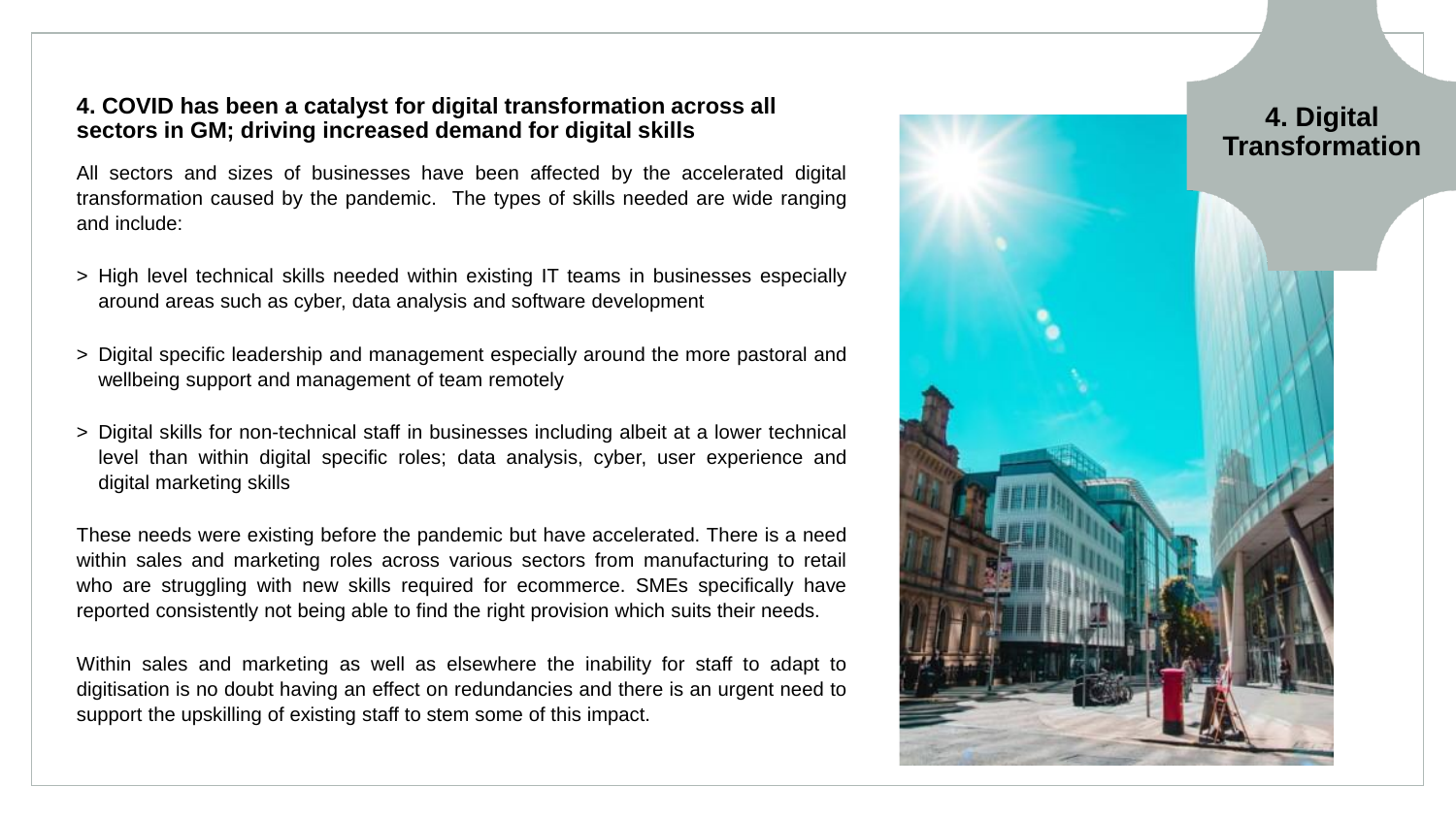# **Recommendations and future reports**

**Recommendations in this report will be further worked on to create a detailed action plan which will be published in early 2021 and will set out how GMCA and other stakeholders can respond.**

This will include areas of commissioned skills delivery. Recommendations are here as a guide to show stakeholders where there is the biggest need based on the intelligence, GMCA will look across work and skills activity to see where this intelligence can be embedded but it is expected wider stakeholders will also be able to take action based on the evidence provided. There are eight headline recommendations from this report.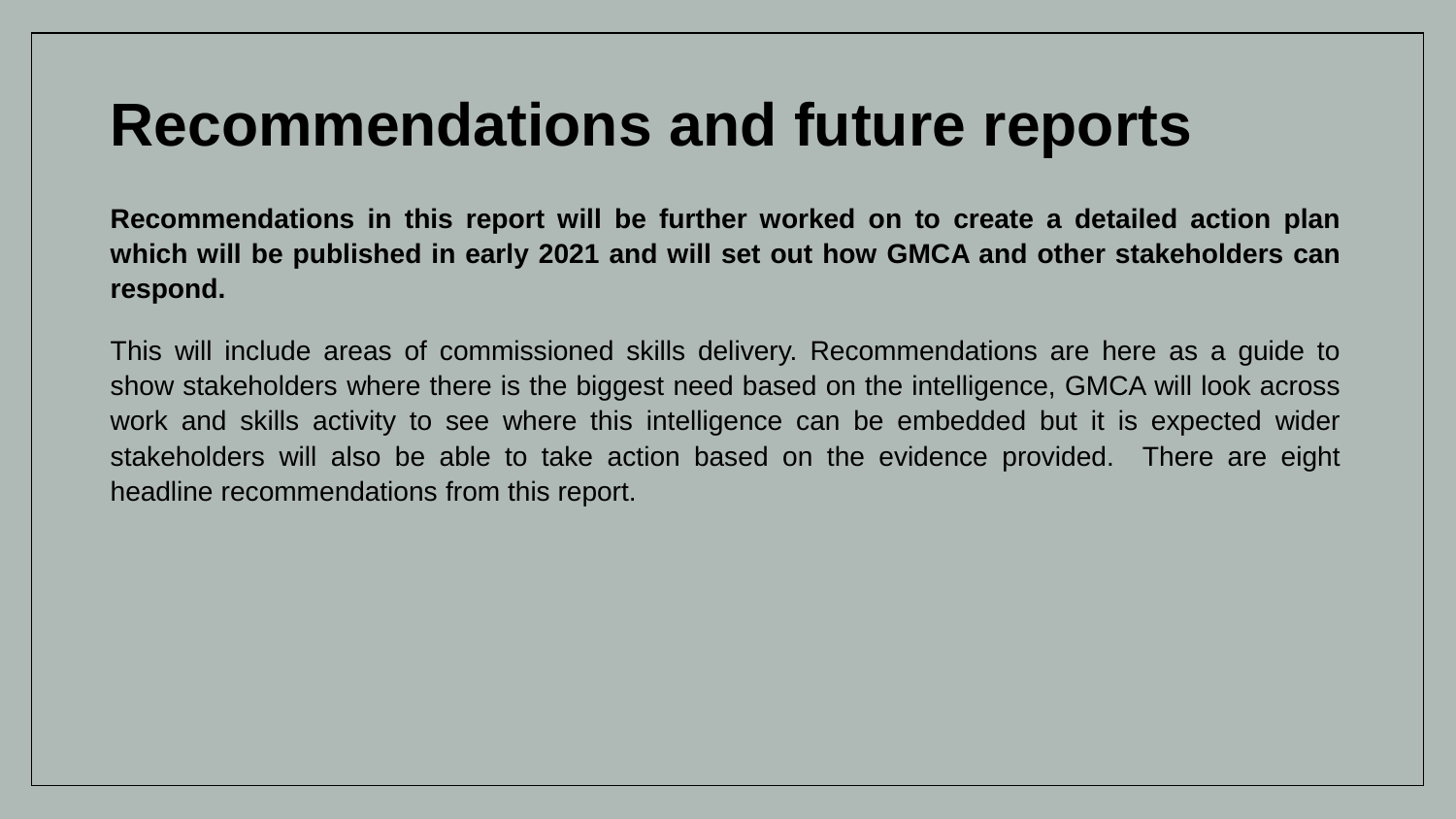## **Recommendations**

There are areas of the digital industry where the region has skills shortages at scale and more provision is required to meet this talent need. These areas include highly skilled roles in: Software Development, Networking Engineering, Cloud Engineering, Data Analysis, and Cyber. Local/national funds should be aligned to meet this need

Digital skills are needed in all sectors due to digital transformation. There is a need for "digital champions" in existing IT and wider non-technical roles to support with digital skills related to data, information governance, digital marketing, and digital finance applications

With increased numbers of people in GM looking to switch to a role in digital, the industry needs to be encouraged and supported to develop more flexible routes into the industry building on the success and good practice which already exists

The wealth of inspiration activity promoting digital skills and careers needs to be joined up for maximum impact, including shared messaging, targeting, and better signposting and transition between them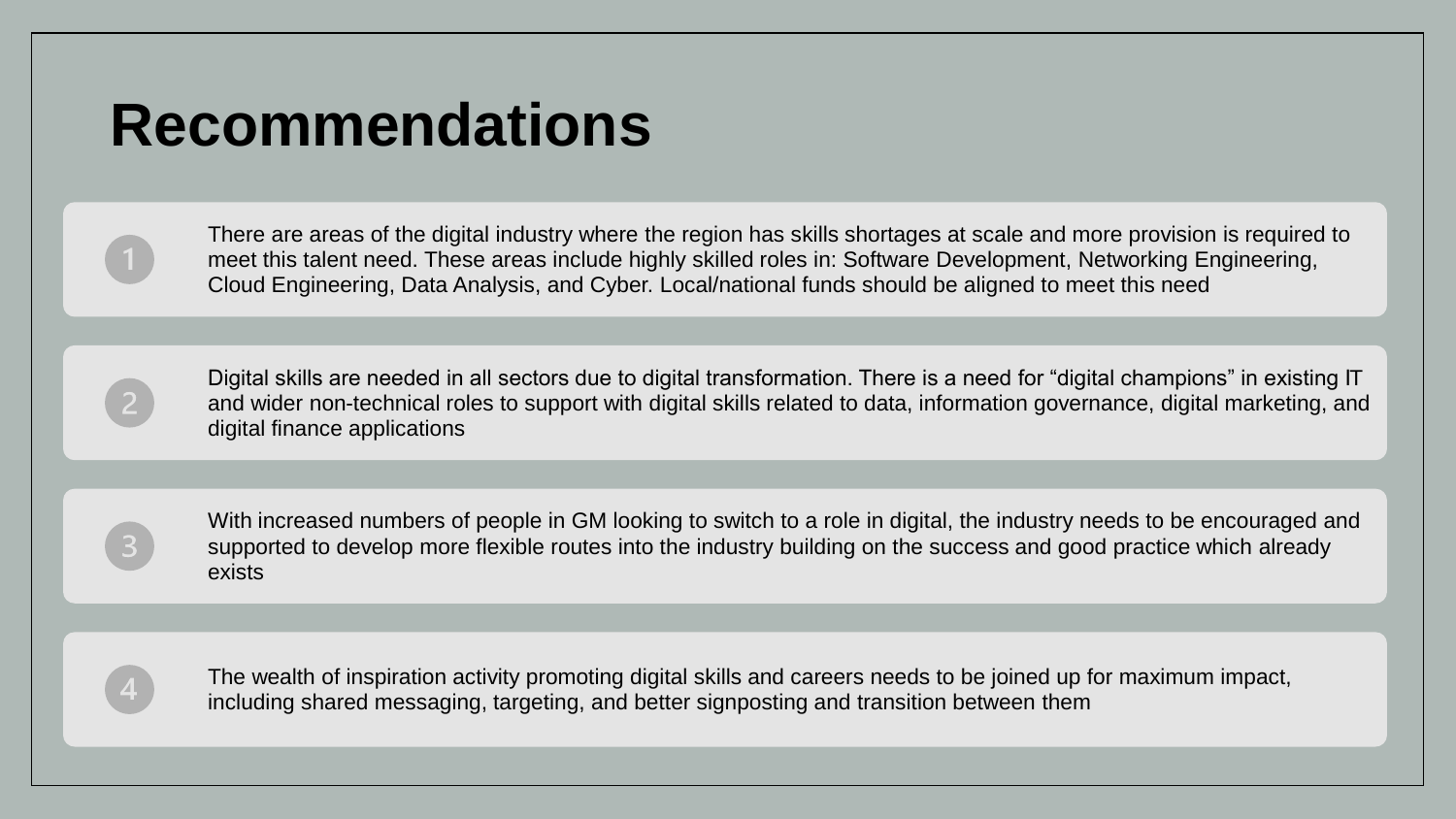# **Recommendations (cont.)**

The digital industry offers lots of opportunity, but it is complex, and some areas of the industry do not have clear progression pathways. Careers advisors and work coaches need support to understand the industry. Careers advice should be focussed on giving key messages around real life stories of those who have successfully navigated their route into the sector

Individuals who are looking for employment in the digital industry need greater support to be ready for a role in the industry. This should be embedded within skills and training programmes with links to employers and skills delivered through work-based scenarios set by the industry. There needs to be more transition activity supporting individuals from training into employment, preferably by industry experts through mentoring activity which supports individuals with digital portfolio development, interview and CV techniques and navigating the sector

Skills providers should be supported in understanding how training and skills programmes can be designed to best reflect needs of digital employers. A digital specific Quality Curriculum Criteria should be developed which supports skills providers to design skills models offering candidates the best opportunity to experience industry and develop the wider skills and mindsets they require



Inclusivity should be embedded in all skills initiatives with programming designed to remove barriers to engagement and target specific groups who may otherwise miss out. However, to support the journey to a more diverse workforce in our digital industry GM employers should collaborate around good practice to develop a shared approach to inclusive recruitment and workplace practices